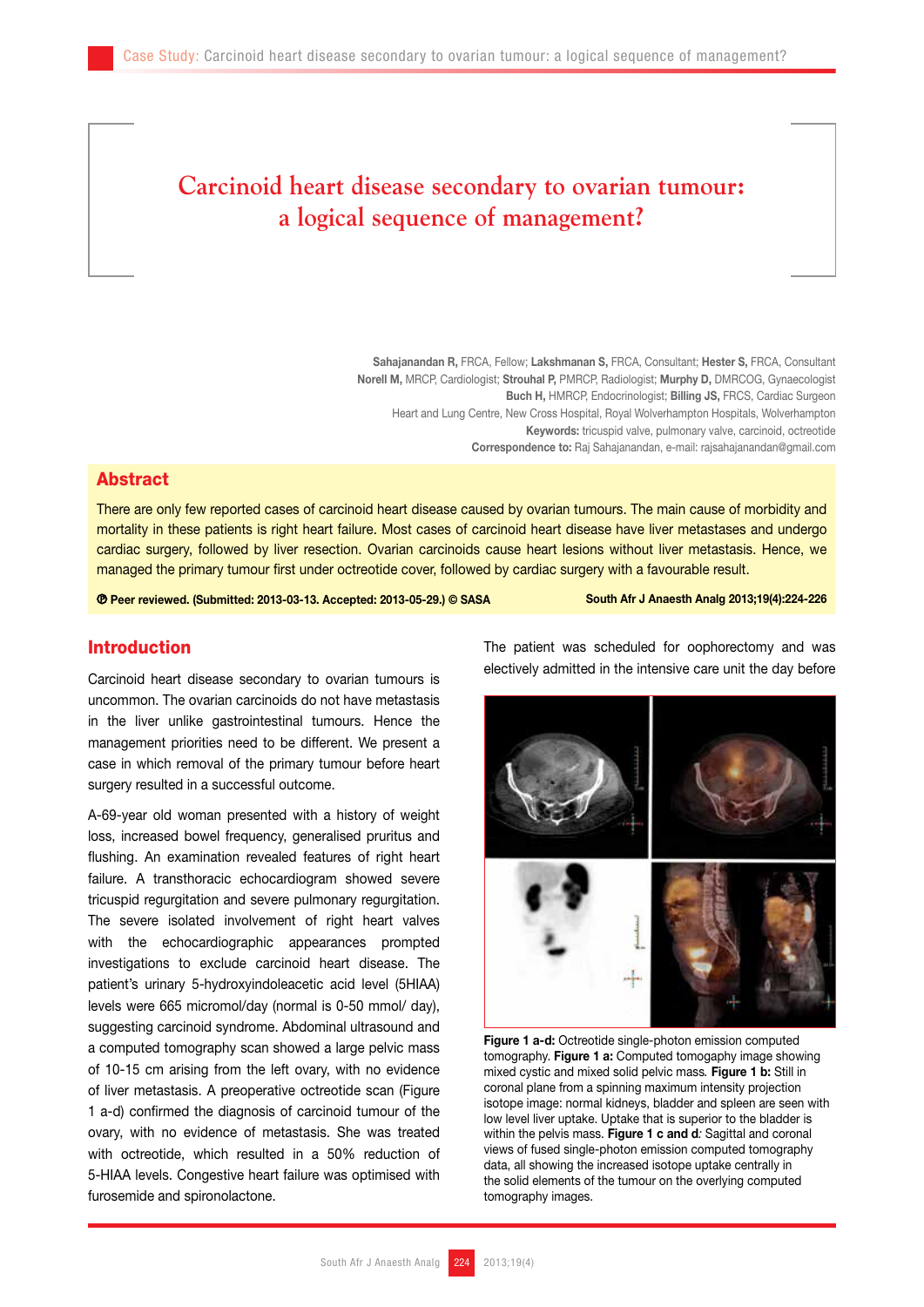

Figure 2 a and b: Mid-oesophageal four-chamber view, showing fibrosed and destroyed tricuspid valve with severe tricuspid regurgitation



Figure 3 a and b: Modified mid-oesophageal long axis view, showing fibrosed and destroyed pulmonary valve with severe pulmonary regurgitation

surgery. Invasive monitoring and an epidural anaesthesia were established preoperatively. She underwent an uneventful trial of positive pressure ventilation [bi-level positive airway pressure (BiPAP)]. An octreotide infusion 50 µg/hour was started 12 hours preoperatively. She was premedicated with hydrocortisone and ranitidine and chlorpheniramine. Surgery was performed in cardiac theatres, with a cardiothoracic team and perfusionist on standby. Anaesthesia was induced with titrated midazolam and etomidate, fentanyl and vecuronium, and maintained with oxygen, air and isoflurane. Apart from normal monitoring, transoesophageal echocardiography (TEE) was inserted to assess cardiac function and guide fluid therapy. A 50 µg bolus of octreotide was given before intubation, and before tumour manipulation. Surgery was performed without incident and the patient had an uneventful recovery.

The histology confirmed a carcinoid tumour within an ovarian cystic teratoma. She made a good recovery with regression of the diarrhoea and pruritus. Octreotide was stopped after three weeks when the urinary 5HIAA levels returned to normal. However, she continued to have New York Heart Association class III dyspnoea, despite maximal medical therapy, even months after oophorectomy. She was admitted for tricuspid and pulmonary valve replacement.

Apart from routine monitoring, a pulmonary artery catheter was inserted. Her pre-bypass TEE revealed severe tricuspid regurgitation with destruction of leaflets (Figure 2 a and b). The right ventricle was dilated, thick (fibrosed) and impaired in function. The pulmonary valve leaflets were destroyed, resulting in severe pulmonary regurgitation (Figure 3 a and b). These findings were comparable to the TEE that was carried out during oophorectomy. The pulmonary valve was replaced with a 23-mm Freestyle® stentless bioprosthesis, inserted as a cylinder up to the level of the pulmonary trunk bifurcation. The leaflets were left in situ in the tricuspid position, and a 27-mm St Jude Epic® bioprosthesis was implanted. The patient was weaned from bypass with the support of milrinone and noradrenaline infusions. Postoperative TEE showed satisfactory replacements of both valves. She made good postoperative recovery and was extubated within four hours. Her subsequent postoperative course was uneventful and she was discharged on the seventh postoperative day.

## **Discussion**

Carcinoid tumours are rare neuroendocrine tumours that arise from amine precursor uptake and decarboxylose cells.1 Ninety per cent of these tumours arise from the